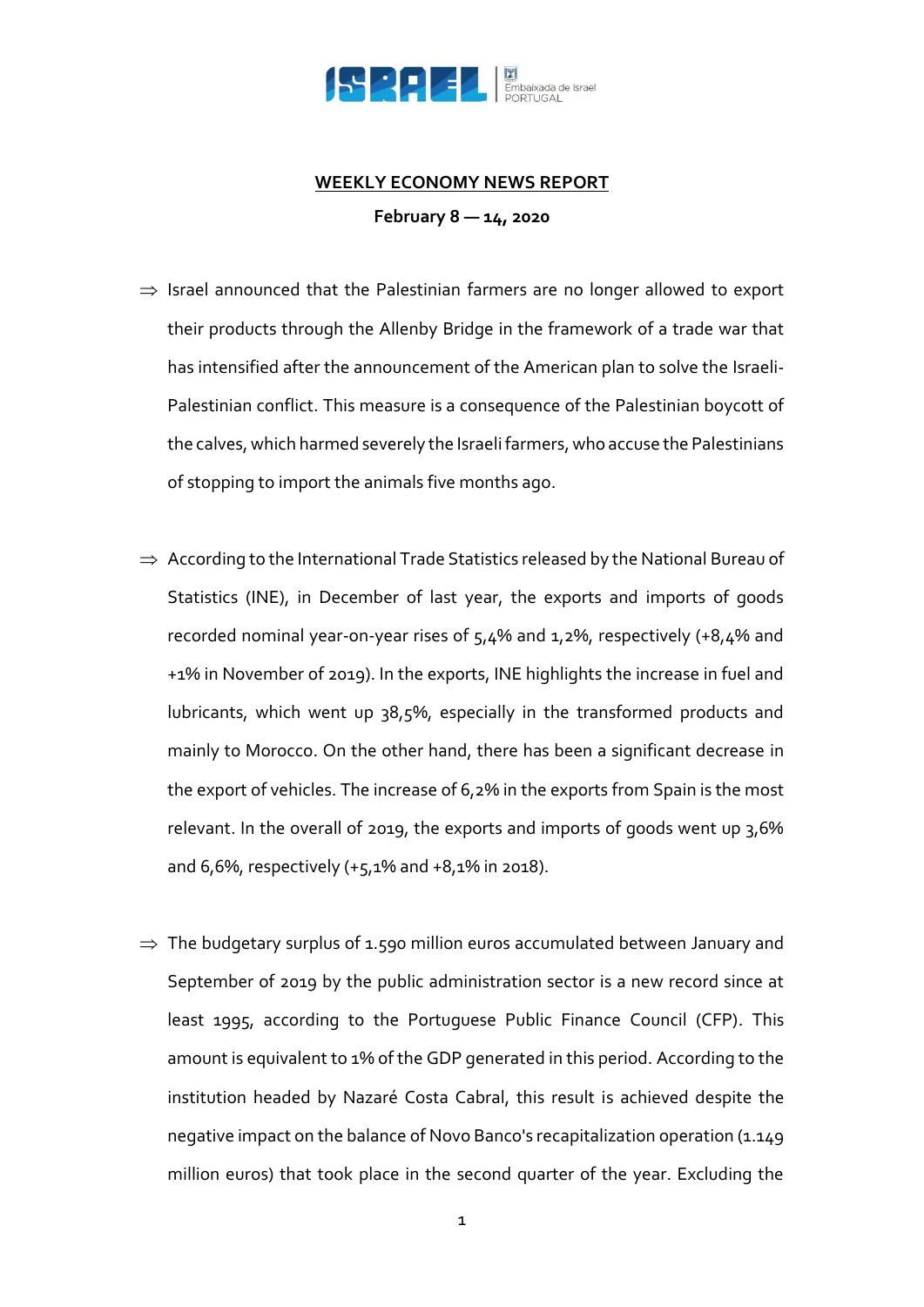

effect of that measure, the budgetary surplus would have been 1,7% of the GDP, a better result than the annual estimation of the Finance Ministry in the State Budget proposal for 2020.

- $\Rightarrow$  After a general strike of the Public Administration that took place on January 31st, the representatives of the civil servants go back to the negotiations table because the Government declares that there is a budgetary margin to debate salary rises above the 0,3% already established. Initially, when the Government announced that the salary updates in the public administration would be 0,3% in 2020, the three unions that negotiate on behalf of the workers considered that the proposal was unacceptable and provocative, mainly because the civil servants do not have salary rises since 2009. In this meeting, the Government is expected to propose an increase of 7 euros to the civil servants with salaries of up to 690 euros per month.
- $\Rightarrow$  The Parliament approved on February 6<sup>th</sup> the proposal for the 2020 State Budget, in final global voting, with favourable votes only from the PS. Bloco de Esquerda, the Communist Party, PAN, PEV and MP Joacine Katar Moreira abstained, whereas PSD, CDS-PP and the MPs from Iniciativa Liberal and Chega voted against the Government's proposal.
- $\Rightarrow$  ANA Aeroportos, the company that manages the Portuguese airports, continues to be a good financial source for the French of Vinci. In 2019, it was accountable for 39% of Vinci's profits. ANA recorded a revenue of 894,54 million euros, an increase of 7% comparing to the year before. Since it acquired ANA six years ago, Vinci gained 4,2 thousand million euros with the national airports.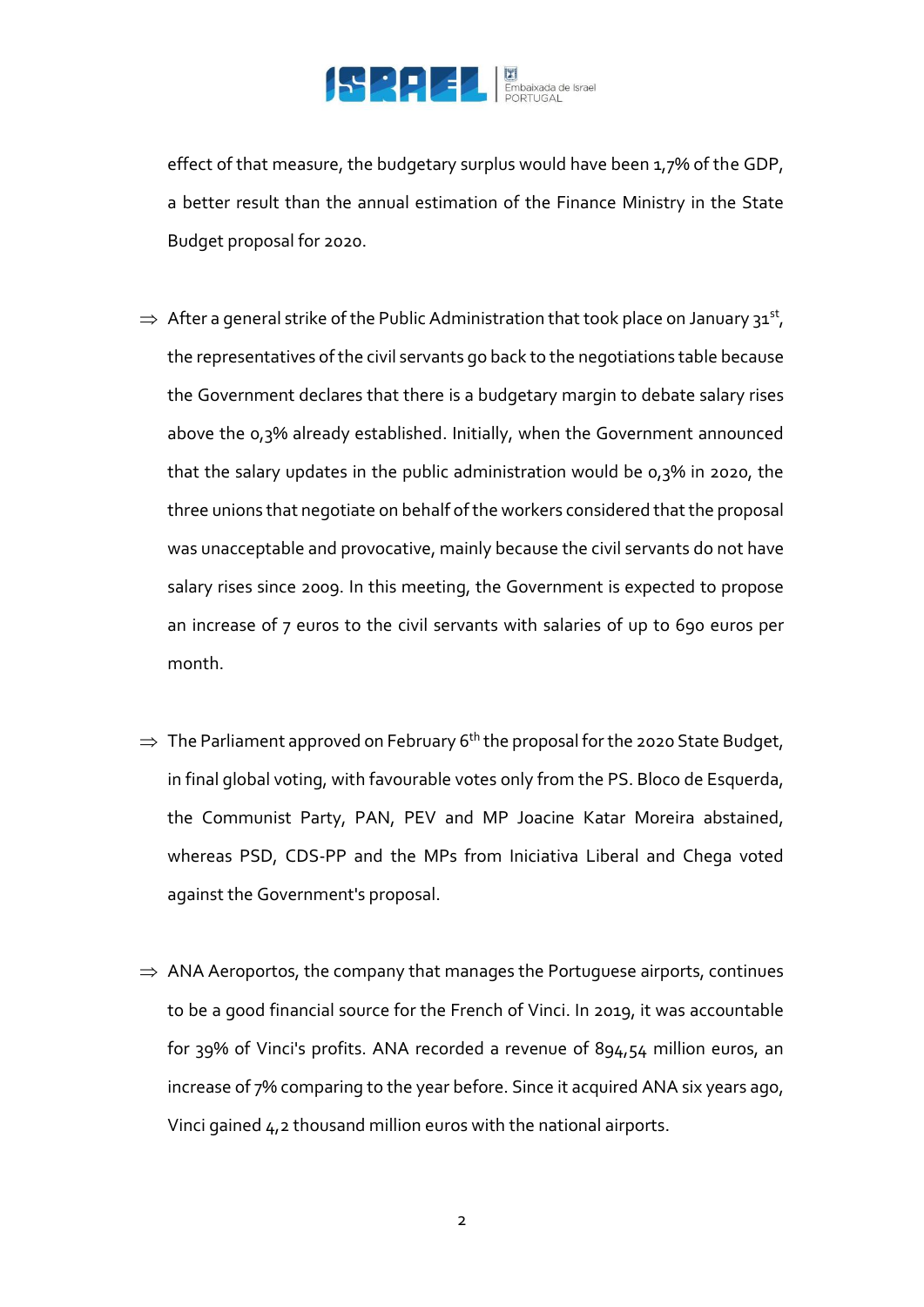

- $\Rightarrow$  According to data released by the National Bureau of Statistics (INE), the unemployment rate fell to 6,5% in the whole of last year, 0,5% less than in 2018, but even so slightly above the Government's target of 6,4%. The unemployed population, 339,5 thousand people, decreased 7,32% (26,2 thousand) when compared to 2018, whereas the employed population, 4.913,1 thousand people, went up 1% (46,4 thousand).
- $\Rightarrow$  The Forum for Competitiveness estimates that the Portuguese economy expanded between 1,7% and 1,9% in the fourth quarter of 2019 in yearly terms and between 0,2% and 0,4% when compared to the quarter before, ending the year with an overall growth of 1,9%. In its January conjuncture note and referring to the several warnings of the last weeks about the State Budget for 2020, the Forum says that it is not true that there is a reinforcement in the health sector. On its turn, the European Commission continues to point to a significant risk of deviation and asks the Government to implement budgetary reforms.
- $\Rightarrow$  According to data released by the European Trade Union Confederation, between 2010 and 2019, the salary packages adjusted to the inflation (including the deductions for the Social Security and the payment of subsidies) decreased in average in six EU Member-States and in other three the salaries remained basically unchanged in the last decade. Comparing to 2010, the salary packages in 2019 were 15% lower in Greece, 7% in Cyprus, 5% in Croatia, 4% in Portugal and Spain, and 2% in Italy. The Confederation says that the workers in these six countries are now in a worse situation than they were ten years ago.
- $\Rightarrow$  Fattal Group, the largest hotel chain in Israel, bought an old building in Lisbon to turn it into a four-start hotel. The hotel will be named Leonardo Hotel, will have